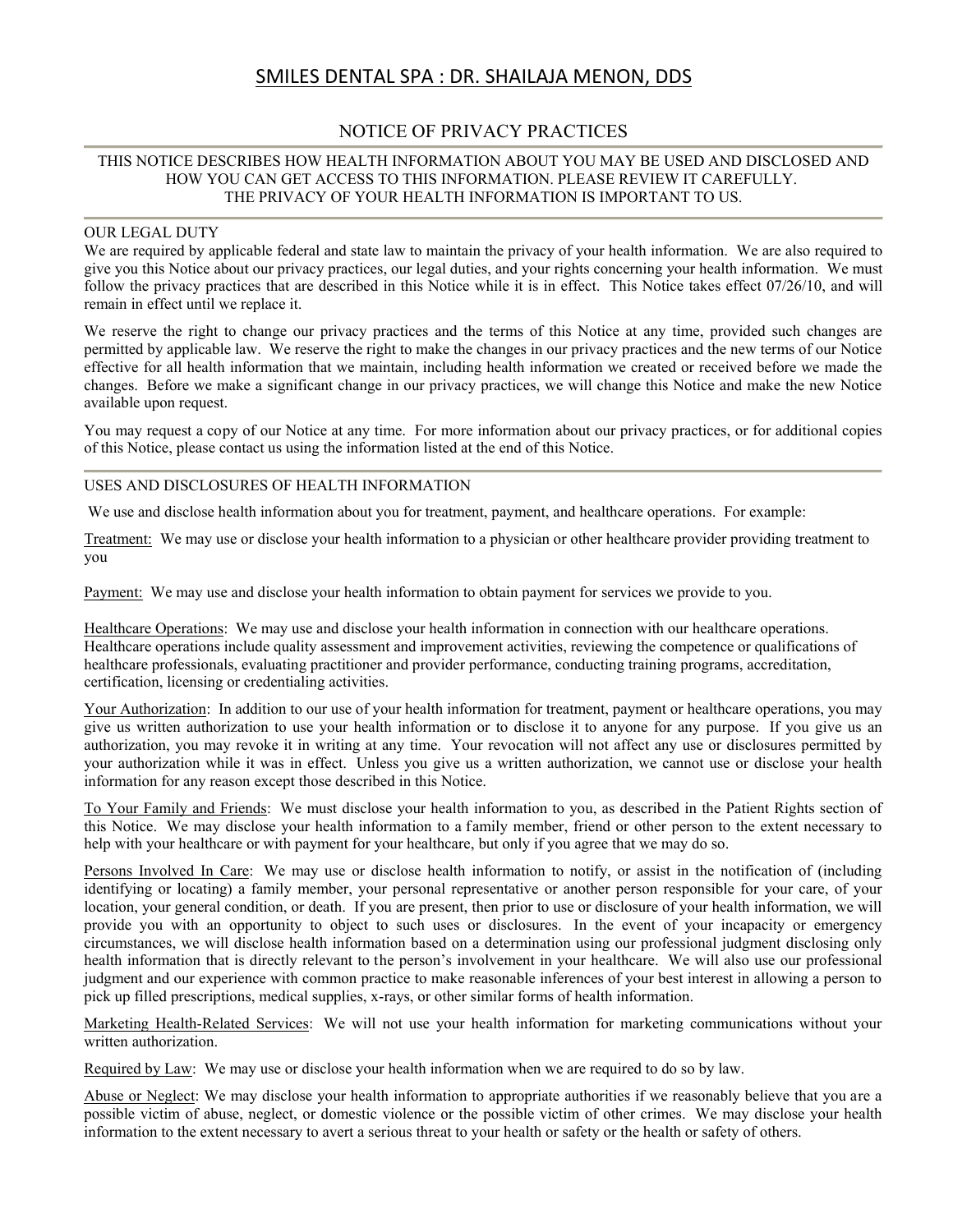National Security: We may disclose to military authorities the health information of Armed Forces personnel under certain circumstances. We may disclose to authorized federal officials health information required for lawful intelligence, counterintelligence, and other national security activities. We may disclose to correctional institution or law enforcement official having lawful custody of protected health information of inmate or patient under certain circumstances.

Appointment Reminders: We may use or disclose your health information to provide you with appointment reminders (such as voicemail messages, postcards, or letters).

#### PATIENT RIGHTS

Access: You have the right to look at or get copies of your health information, with limited exceptions. You may request that we provide copies in a format other than photocopies. We will use the format you request unless we cannot practicably do so. (You must make a request in writing to obtain access to your health information. You may obtain a form to request access by using the contact information listed at the end of this Notice. We will charge you a reasonable cost-based fee for expenses such as copies and staff time. You may also request access by sending us a letter to the address at the end of this Notice. If you request copies, we will charge you \$0.75 for each page, \$25.00 per hour for staff time to locate and copy your health information, and postage if you want the copies mailed to you. If you request an alternative format, we will charge a cost-based fee for providing your health information in that format. If you prefer, we will prepare a summary or an explanation of your health information for a fee. Contact us using the information listed at the end of this Notice for a full explanation of our fee structure.)

Disclosure Accounting: You have the right to receive a list of instances in which we or our business associates disclosed your health information for purposes, other than treatment, payment, healthcare operations and certain other activities, for the last 6 years, but not before April 14, 2003. If you request this accounting more than once in a 12-month period, we may charge you a reasonable, cost-based fee for responding to these additional requests.

Restriction: You have the right to request that we place additional restrictions on our use or disclosure of your health information. We are not required to agree to these additional restrictions, but if we do, we will abide by our agreement (except in an emergency).

Alternative Communication: You have the right to request that we communicate with you about your health information by alternative means or to alternative locations. {You must make your request in writing.} Your request must specify the alternative means or location, and provide satisfactory explanation how payments will be handled under the alternative means or location you request.

Amendment: You have the right to request that we amend your health information. (Your request must be in writing, and it must explain why the information should be amended.) We may deny your request under certain circumstances.

Electronic Notice: If you receive this Notice on our Web site or by electronic mail (e-mail), you are entitled to receive this Notice in written form.

#### QUESTIONS AND COMPLAINTS

If you want more information about our privacy practices or have questions or concerns, please contact us.

If you are concerned that we may have violated your privacy rights, or you disagree with a decision we made about access to your health information or in response to a request you made to amend or restrict the use or disclosure of your health information or to have us communicate with you by alternative means or at alternative locations, you may complain to us using the contact information listed at the end of this Notice. You also may submit a written complaint to the U.S. Department of Health and Human Services. We will provide you with the address to file your complaint with the U.S. Department of Health and Human Services upon request.

We support your right to the privacy of your health information. We will not retaliate in any way if you choose to file a complaint with us or with the U.S. Department of Health and Human Services.

Contact Officer: Christina Gonzaga

Address: 1431 N. Tracy Blvd **Phone: (209) 832 8668** Phone: (209) 832 8668

Tracy, CA 95376 Fax: (209) 832 8688